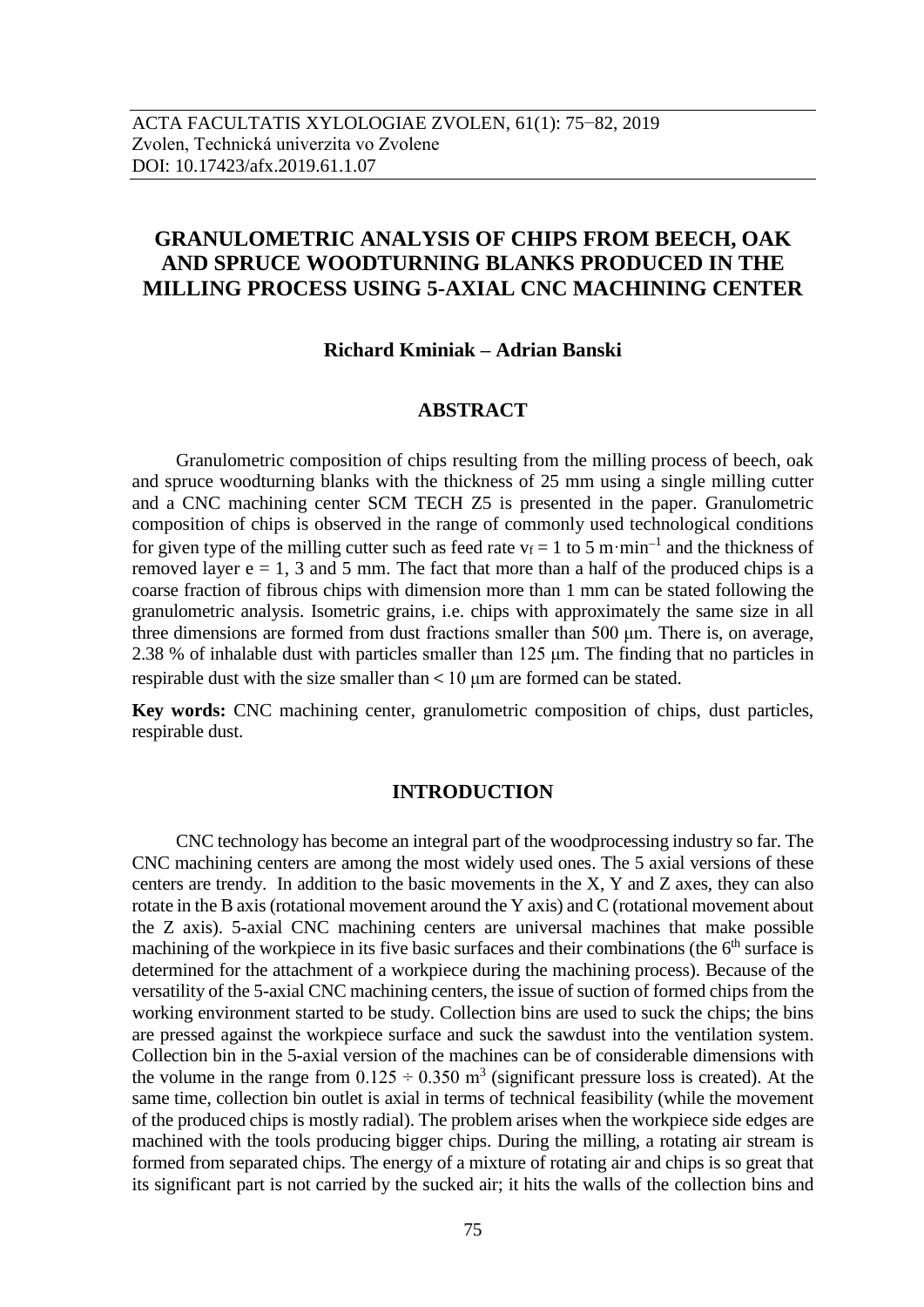then falls into the workspace of the CNC machine. The chips cannot be removed by a ventilation system. Therefore the worker "blows" out the workpiece after the final machining by the compressed air which causes secondary pollution of the working environment around the CNC machine (BANSKI and KMINIAK 2018, KMINIAK and BANSKI 2018).

The formed chip is a polydisperse bulk mass consisting of coarse, medium coarse and dust fractions. Wood dust with a grain size ranging from 1 ÷ 500 μm (HEJMA *et al*., 1981, DZURENDA *et al*. 2010, DZURENDA and ORLOVSKI 2011, OČKAJOVÁ and BANSKI 2013, HLÁSKOVA *et al*. 2016, PAŁUBICKI and ROGOZIŃSKI 2016, MARKOVÁ *et al*. 2018,) is a hygroscopic, low abrasive, explosive bulk mass. The ratio of dust particles depends on the characteristics of the processed material, the parameters of the tool as well as the technical and technological parameters of the machining process, (PALMQVIST and GUSTAFSSON 1999, DZURENDA 2002, DZURENDA *et al*. 2006, RATNASINGAM *et al*. 2010, FUJIMOTO *et al*. 2011, OČKAJOVÁ *et al*. 2016, HLÁSKOVA *et al*. 2015).

In terms of physiology and in accordance with international standards (USA - ACGIH, EPA and Europe - ISO, CEN, BMRC) the dust fractions smaller than 100  $\mu$ m are divided as follows: breathable (inhalable) mass fraction < 100  $\mu$ m, thoracal 5 ÷ 10  $\mu$ m, tracheobronchial (respirable mass fraction)  $2.5 \div 5$  µm, high respirable mass fraction < 2.5 µm.

Wood dust from beech and oak, as stated by OČKAJOVÁ *et al*. (2006) is considered to be toxic and is classified as group 1 carcinogen. Pursuant to the Act of the Government Regulation of the Slovak Republic No. 83/2015 Coll. amending the Act of the Government Regulation of the Slovak Republic No. 356/2006 Coll. on minimum health and safety requirements for the protection of workers against the risks relating to the exposure to carcinogenic and mutagenic factors in the workplaces, as amended by SR government in Act No. 301/2007 Coll., the dust with a carcinogenic and mutagenic effect and the concentration of the toxic component of the aerosol cannot exceed the technical values for an existing factor  $(5 \text{ mg.m}^3)$  (the Act of the Government Regulation of the Slovak Republic No. 301/2007 Coll.; No. 471//2011 Coll.).

The aim of the paper is to determine a granulometric composition of the chips (produced chip – a real chip resulting from the machining process, sucked chip - a chip that can be removed from the workspace by a ventilation system) produced using the CNC machining center in the conditions associated with forming the chips with maximum size from beech, oak and spruce woodturning blanks.

#### **METHODOLOGY**

**Characteristics of the used material** – natural furniture woodturning blanks with following parameters: wood species – European beech (*Fagus sylvatica*), English oak (*Quercus robur*), Norway spruce (*Picea abies*), texture – tangential sawn timber, parameters – thickness of 25 mm ( $\pm$  0.5 mm), width of 80 mm ( $\pm$  0.5 mm), length of 500 mm ( $\pm$  1 mm), moisture content of 10 %  $(\pm 2 \%)$  were used in the experiment.

**Characteristics of the used machine** – the experiment is carried out using the 5-axial CNC machining centre SCM Tech Z5 (*Figure 1*) supplied by SCM-group, Rimini, Italy.

**Characteristics of the used tool** – in the experiment, milling cutter – single-bladed designation KARNED 4451 by the manufacturer Karned Tools Ltd., Prague, Czech Republic was used (mentioned tool was selected due to the assumption that chips of maximum sizes copying the shape of produced chips are formed). Milling cutter was equipped with the reversible blade HW 49.5 / 9 / 1.5 from sintered carbide T10MG.

**Characteristics of the milling process** – the workpiece was milled under following conditions: material removal rate –  $e = 1$ , 3 and 5 mm (the thickness of the removal layer is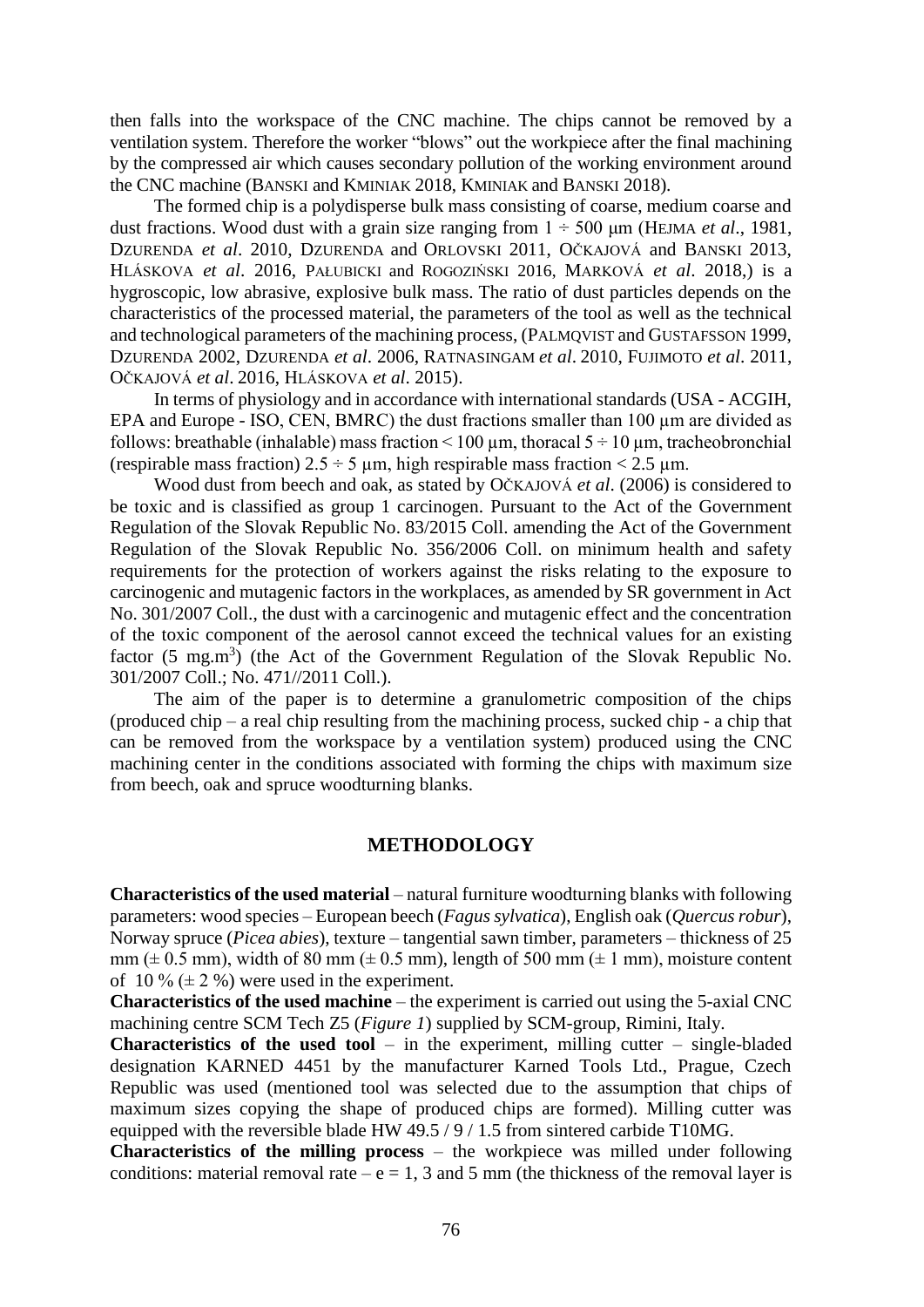based on the standard inputs of the processed materials), rotation speed –  $n = 20,000 \text{ min}^{-1}$ (the value recommended by the tool manufacturer), feed rate –  $v_f = 1, 2, 3, 4$  and 5 m·min<sup>-1</sup> (maximum feed rate recommended by a manufacturer is  $5 \text{ m.min}^{-1}$ , but the operator adjusts / reduces the value to 1 m.min<sup>-1</sup> according to the local conditions of the milling process and the required quality of the formed surface). At least six samples were used in the milling process of each combination of parameters, until the chips with the dimensions of  $3 \times 50$  g were formed.



**Fig. 1 CNC machining center SCM Tech Z5.**

**Characteristics of the chip removal process** – selected methodology of the chip removal process reflects the requirements to remove actually produced chips not only chips that can be removed by the suction unit as well as the expectation of forming the chips with maximum sizes causing the difficulties during isokinetic removal. During the experiment, the ventilation system of the machine was off and the collection bin was lifted over the working space. The ventilation system of the machine was replaced by the product see *Figure 2*. Intake vacuum of the chips from the workspace was created by a mobile suction unit OP 1500 supplied by Proma SK, Zvolen, Slovakia (with suction capacity of  $1,020 \text{ m}^3.\text{hr}^{-1}$ , maximum intake vacuum of 1,400 Pa and suction pipe diameter of 110 mm). Sucked chips were collected on the cloth filter Hyundai VCP 200 by Hyundai Mobis Co. Ltd. South Korea (filter class G3 - STN EN 779/1822). The chips collected on the cloth filter were dropped into the collection bin and the weight of  $m = 50$  g was reached; further analysis were conducted. The intake port for sucking the sawdust corresponded with the resulting direction of the sawdust stream. 3 samples with the weight of 50 g were analyzed for each combination of parameters.



**Fig. 2 CNC part for removing the formed chips.**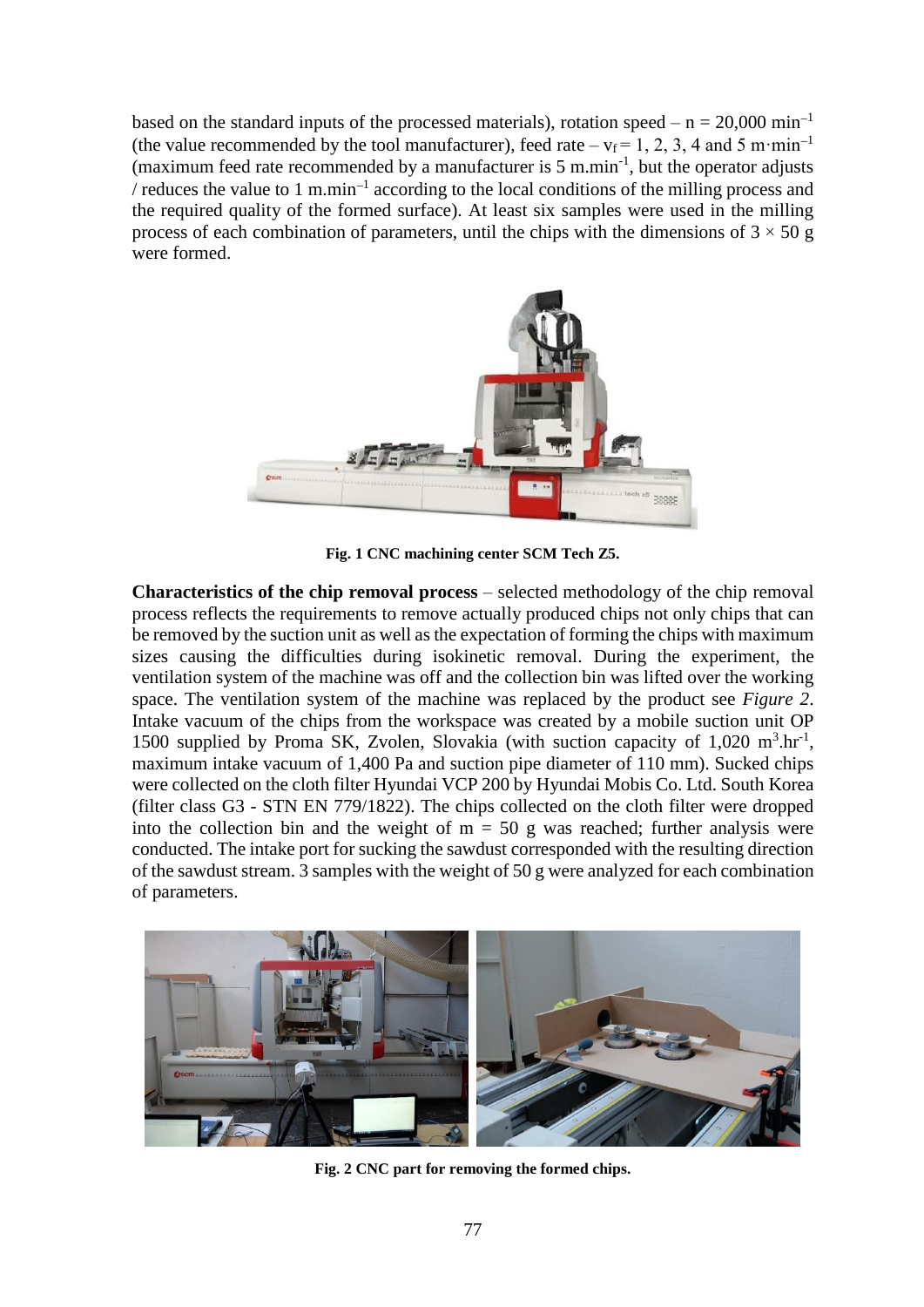**Characteristics of the granulometric analysis** – the process of sifting was used to detect the granulometric composition of chips. For this purpose, special set of sieves arranged one above the other (2 mm, 1 mm, 0.5 mm, 0.25 mm, 0.125 mm, 0.063 mm, 0.032 mm and the bottom) placed on a vibration stand of the sifting machine Retsch AS 200c by the company Retsh GmbH, Haan, Germany was used. The parameters of sifting were as follows: frequency of sifting interruption – 20 seconds, amplitude of sieves deflection – 2 mm.g<sup>-1</sup>, sifting time -  $\tau$  = 15 minutes, weighed sample – 50 g. The granulometric composition was obtained by weighing the portions remaining on the sieves after sifting using the electric laboratory scales Radwag 510/C/2 by the company Radwag Balances and Scales, Radom, Poland, with the weighing accuracy of 0.001 g. Three samples for each combination of parameters were analyzed in the process of sifting.

In order to specify the information about size of the smallest particles of fine fraction of dry sawdust, a microscopic analysis of granules of fraction of dry sawdust with the size smaller than 125 μm was carried out. Optical method – analysis of the picture obtained from the microscope Nikon Optiphot-2 with the lens Nikon 4×, was selected to conduct the proposed analysis of sawdust. Granules of sawdust were scanned by three low-cost television CCD cameras HITACHI HV-C20 (RGB 752  $\times$  582 pixel), with horizontal resolution 700 TV lines and evaluated by the software LUCIA-G 4.0 (Laboratory Universal Computer Image Analysis), installed on a PC with the processor Pentium 90 (RAM 32 MB) with the graphic card VGA Matrox Magic under the operation system Windows NT 4.0 Workstation. The analysis of picture LUCIA-G enables us to identify the individual particles of disintegrated wood material, quantitative determination of individual particles situated in the analyzed picture and basic information such as: width and length of particles, circularity expressing the measure of deviation of projection of a given chip shape from the projection of the shape of a circle according to the formula:

$$
\psi = (4^*\pi^*S)/P2,\tag{1}
$$

where:  $S$  – surface of particle [m2], P – perimeter of particle [m]

### **RESULTS AND DISCUSSION**

Average values resulting from three sifting for each combination of examined parameters (wood species, feed rate and the thickness of removed layer) are summarized in *Table 1*.

#### **Characteristics of produced mixture of chips**

Fraction chips with dimensions over 2 mm belong to a category of flat chips, i.e. the length and width of the chip significantly exceed its thickness. The chip has the shape of a removed layer of milled wood. When the feed rate was lower, the chips were without breaks. When the feed rate increases, the breaks occur more often. Fraction chips with the grain ranging from 2 mm to 500 μm belong to a category of fibrous chips, i.e. chips with a significant extension in one direction. Fractions smaller than 500 μm, can be characterized as isometric chips, i.e. chips with approximately the same size in all three dimensions. The 1.4 % of inhalable dust with fraction of particles smaller than 125 μm was formed in case of beech wood, 1.95 % in case of oak wood and 3.8 % in case of spruce wood analyzed. The CNC machining centre does not produce respirable fractions smaller than 10 μm.

The gathered data were statistically analyzed and the facts that the factor associated with wood species and the factor associated with the thickness of removed layer are considered statistically significant can be stated. The statistical effect was not confirmed in case of the factor – feed rate.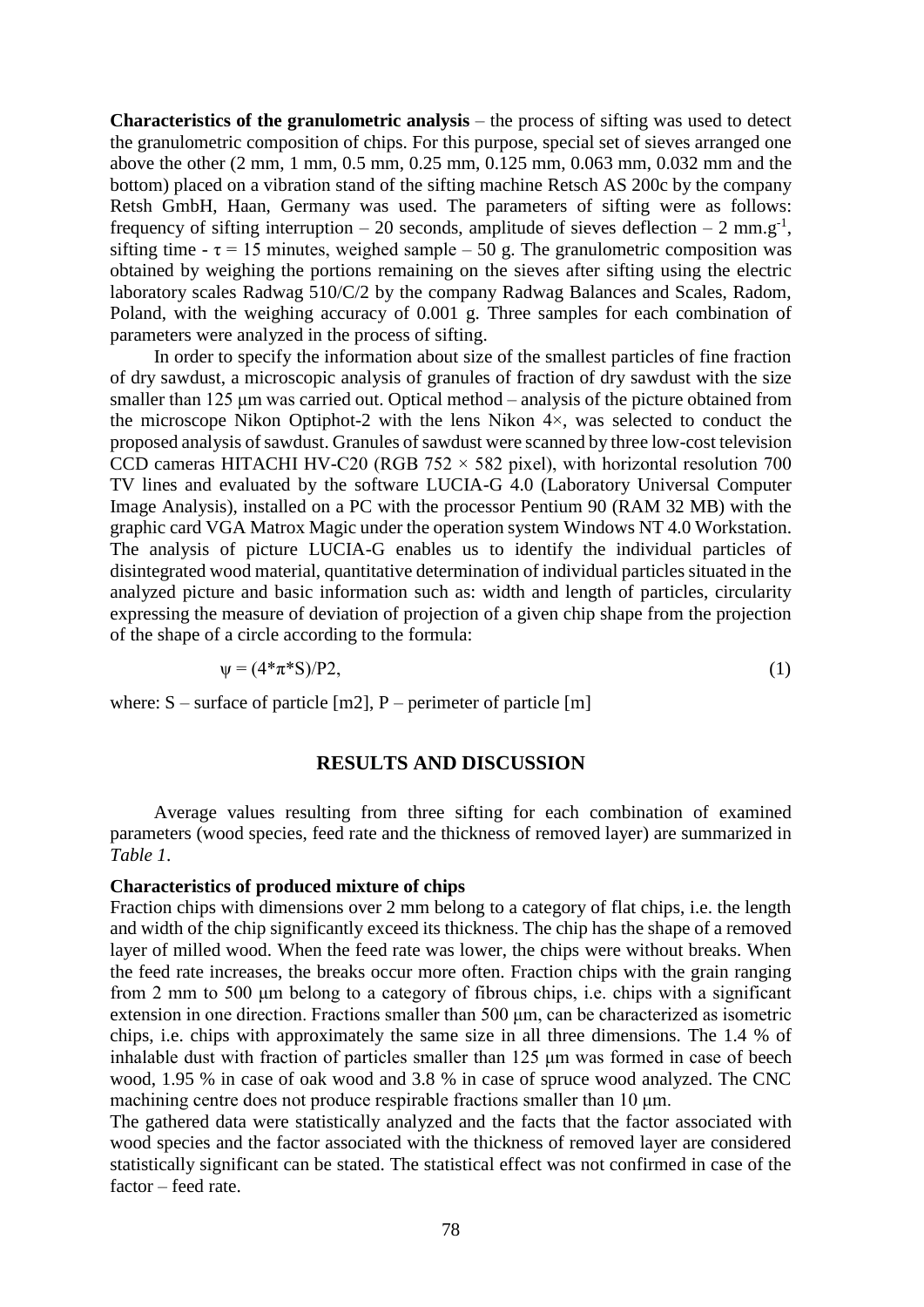| Wood species  | sieves            | Thickness of removed layer e [mm]      |                |       |       |       |                                        |                |       |       |       |                                        |                |       |       |          |
|---------------|-------------------|----------------------------------------|----------------|-------|-------|-------|----------------------------------------|----------------|-------|-------|-------|----------------------------------------|----------------|-------|-------|----------|
|               |                   | 1 <sub>mm</sub>                        |                |       |       |       | $3 \text{ mm}$                         |                |       |       |       | $5~\mathrm{mm}$                        |                |       |       |          |
|               |                   | feed rate $v_f$ [m.min <sup>-1</sup> ] |                |       |       |       | feed rate $v_f$ [m.min <sup>-1</sup> ] |                |       |       |       | feed rate $v_f$ [m.min <sup>-1</sup> ] |                |       |       |          |
|               |                   | 1                                      | $\overline{2}$ | 3     | 4     | 5     | $\mathbf{1}$                           | $\overline{2}$ | 3     | 4     | 5     | $\mathbf{1}$                           | $\overline{2}$ | 3     | 4     | 5        |
| <b>BEECH</b>  | 2mm               | 87.60                                  | 83.27          | 93.77 | 95.43 | 92.23 | 84.93                                  | 72.39          | 66.94 | 63.46 | 55.87 | 52.97                                  | 46.06          | 37.70 | 40.48 | 37.50    |
|               | 1 <sub>mm</sub>   | 6.63                                   | 11.97          | 3.09  | 2.05  | 3.13  | 5.65                                   | 6.65           | 8.56  | 9.65  | 10.98 | 14.25                                  | 11.92          | 9.54  | 10.60 | 9.44     |
|               | 500um             | 1.75                                   | 2.11           | 1.05  | 0.92  | 2.22  | 3.43                                   | 9.89           | 10.87 | 11.58 | 15.04 | 11.42                                  | 13.68          | 16.50 | 18.11 | 22.26    |
|               | 250 <sub>um</sub> | 1.34                                   | 1.16           | 0.98  | 0.81  | 1.46  | 2.52                                   | 6.42           | 8.22  | 10.73 | 14.45 | 9.85                                   | 13.18          | 20.19 | 21.34 | 25.12    |
|               | $125 \mu m$       | 1.41                                   | 0.92           | 0.66  | 0.47  | 0.50  | 2.04                                   | 3.62           | 4.66  | 3.79  | 2.43  | 7.46                                   | 12.08          | 13.91 | 7.60  | 4.04     |
|               | 63µm              | 1.01                                   | 0.42           | 0.34  | 0.28  | 0.36  | 1.10                                   | 0.84           | 0.58  | 0.62  | 0.97  | 3.40                                   | 2.61           | 1.76  | 1.48  | 1.26     |
|               | 32 <sub>µm</sub>  | 0.26                                   | 0.15           | 0.12  | 0.04  | 0.09  | 0.32                                   | 0.20           | 0.17  | 0.16  | 0.27  | 0.65                                   | 0.47           | 0.40  | 0.38  | 0.37     |
|               | bottom            | 0.00                                   | 0.00           | 0.00  | 0.00  | 0.00  | 0.00                                   | 0.00           | 0.00  | 0.00  | 0.00  | 0.00                                   | 0.00           | 0.00  | 0.00  | 0.00     |
| <b>OAK</b>    | 2mm               | 84.01                                  | 77.90          | 67.88 | 70.84 | 64.72 | 64.95                                  | 74.10          | 64.77 | 51.72 | 44.83 | 44.01                                  | 30.85          | 33.03 | 36.10 | 41.76    |
|               | 1 <sub>mm</sub>   | 6.55                                   | 8.78           | 14.83 | 14.49 | 17.17 | 9.90                                   | 9.77           | 15.95 | 16.84 | 19.36 | 14.90                                  | 16.36          | 17.93 | 15.74 | 13.75    |
|               | $500 \mu m$       | 1.72                                   | 5.32           | 7.36  | 6.53  | 7.44  | 9.87                                   | 7.83           | 9.12  | 12.82 | 15.96 | 14.49                                  | 17.16          | 16.78 | 17.32 | 16.57    |
|               | $250 \mu m$       | 2.14                                   | 3.48           | 4.55  | 4.62  | 6.12  | 7.98                                   | 4.68           | 4.41  | 12.71 | 14.51 | 11.57                                  | 16.50          | 18.59 | 21.51 | 22.33    |
|               | $125 \mu m$       | 3.20                                   | 3.36           | 4.08  | 2.83  | 3.24  | 5.10                                   | 2.75           | 4.36  | 4.75  | 3.84  | 9.17                                   | 14.42          | 11.34 | 7.81  | 4.67     |
|               | 63µm              | 1.96                                   | 1.03           | 1.12  | 0.62  | 1.09  | 1.78                                   | 0.71           | 1.13  | 0.95  | 1.18  | 4.78                                   | 4.11           | 1.91  | 1.20  | 0.70     |
|               | $32 \mu m$        | 0.41                                   | 0.13           | 0.18  | 0.06  | 0.23  | 0.42                                   | 0.15           | 0.26  | 0.21  | 0.32  | 1.04                                   | 0.56           | 0.40  | 0.32  | 0.22     |
|               | bottom            | 0.00                                   | 0.00           | 0.00  | 0.00  | 0.00  | 0.00                                   | 0.00           | 0.00  | 0.00  | 0.00  | 0.04                                   | 0.03           | 0.01  | 0.00  | 0.00     |
| <b>SPRUCE</b> | 2mm               | 0.26                                   | 3.19           | 16.55 | 1.94  | 47.82 | 41.74                                  | 0.29           | 27.93 | 21.19 | 31.06 | 46.85                                  | 45.05          | 29.06 | 42.66 | 34.12    |
|               | 1 <sub>mm</sub>   | 63.86                                  | 67.60          | 56.85 | 75.26 | 17.28 | 25.56                                  | 58.92          | 29.17 | 38.27 | 28.63 | 18.31                                  | 14.26          | 22.98 | 18.25 | 29.21    |
|               | 500um             | 14.74                                  | 8.66           | 9.05  | 11.53 | 13.57 | 10.29                                  | 16.85          | 19.24 | 19.87 | 22.54 | 9.12                                   | 16.44          | 23.45 | 21.16 | 20.64    |
|               | $250 \mu m$       | 9.74                                   | 10.59          | 9.34  | 6.29  | 11.77 | 10.87                                  | 9.62           | 12.99 | 11.39 | 10.69 | 13.05                                  | 12.98          | 14.09 | 10.60 | 10.56    |
|               | $125 \mu m$       | 7.27                                   | 6.68           | 5.41  | 3.10  | 5.72  | 6.29                                   | 7.51           | 6.21  | 5.47  | 4.49  | 7.17                                   | 6.76           | 6.66  | 4.68  | 3.75     |
|               | 63µm              | 3.37                                   | 2.88           | 2.47  | 1.64  | 3.05  | 4.05                                   | 5.75           | 3.33  | 2.74  | 2.15  | 4.16                                   | 3.57           | 2.79  | 2.06  | 1.37     |
|               | $32 \mu m$        | 0.75                                   | 0.40           | 0.34  | 0.24  | 0.79  | 1.20                                   | 1.06           | 1.14  | 1.07  | 0.45  | 1.34                                   | 0.95           | 0.97  | 0.59  | 0.35     |
|               | bottom            | 0.00                                   | 0.00           | 0.00  | 0.00  | 0.00  | 0.00                                   | 0.00           | 0.00  | 0.00  | 0.00  | 0.00                                   | 0.00           | 0.00  | 0.00  | $0.00\,$ |

**Tab. 1 Average granulometric composition of chips for considered combinations of material removal rate and feed rate.**

## **The effect of wood species**

Three economically most important wood species in the Slovak Republic – beech, oak and spruce were used in the experiment. Following the statistical analysis of the gathered data, the fact that statistically significant difference among the wood species is in fractions with the dimension over 500 μm (*Figure 3*) can be stated. The fractions with the dimension over 2 mm can be observed especially in chips from beech wood. It is followed by oak and the smallest portion can be seen in the chips of spruce. A lower portion of the fraction over 2 mm is compensated for a higher proportion, in particular, fractions over 1 mm and fractions over 500 μm.

### **The effect of the thickness of removed layer**

An increase in the thickness of removed layer means the length extension of the removed layer resulting in greater friability due to longer contact with the face of tool and thinner chips. As a result of chip friability, a decrease in the portion of fraction over 2 mm and subsequent increase in remaining fractions can be observed (*Figure 4*).

### **The effect of feed rate**

The effect of the feed rate was not proven despite the fact that an increase in feed rate means a decrease in the maximum thickness of the removed layer and an increase in the break occurrence.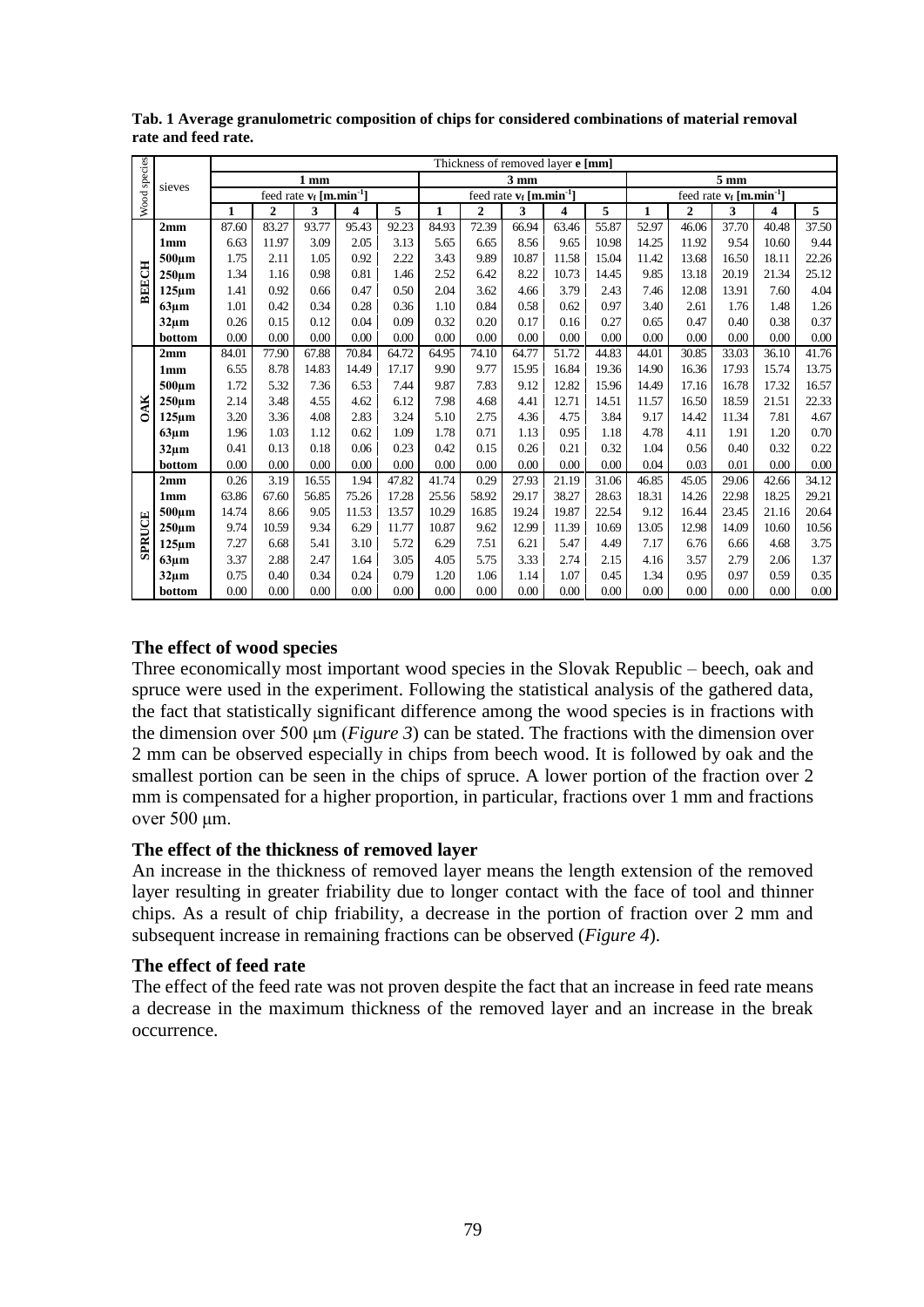

**Fig. 3 The effect of wood species on the average granulometric composition of chips.**



**Fig. 4 The effect of wood species and the thickness of removed layer on the average granulometric composition of chips.**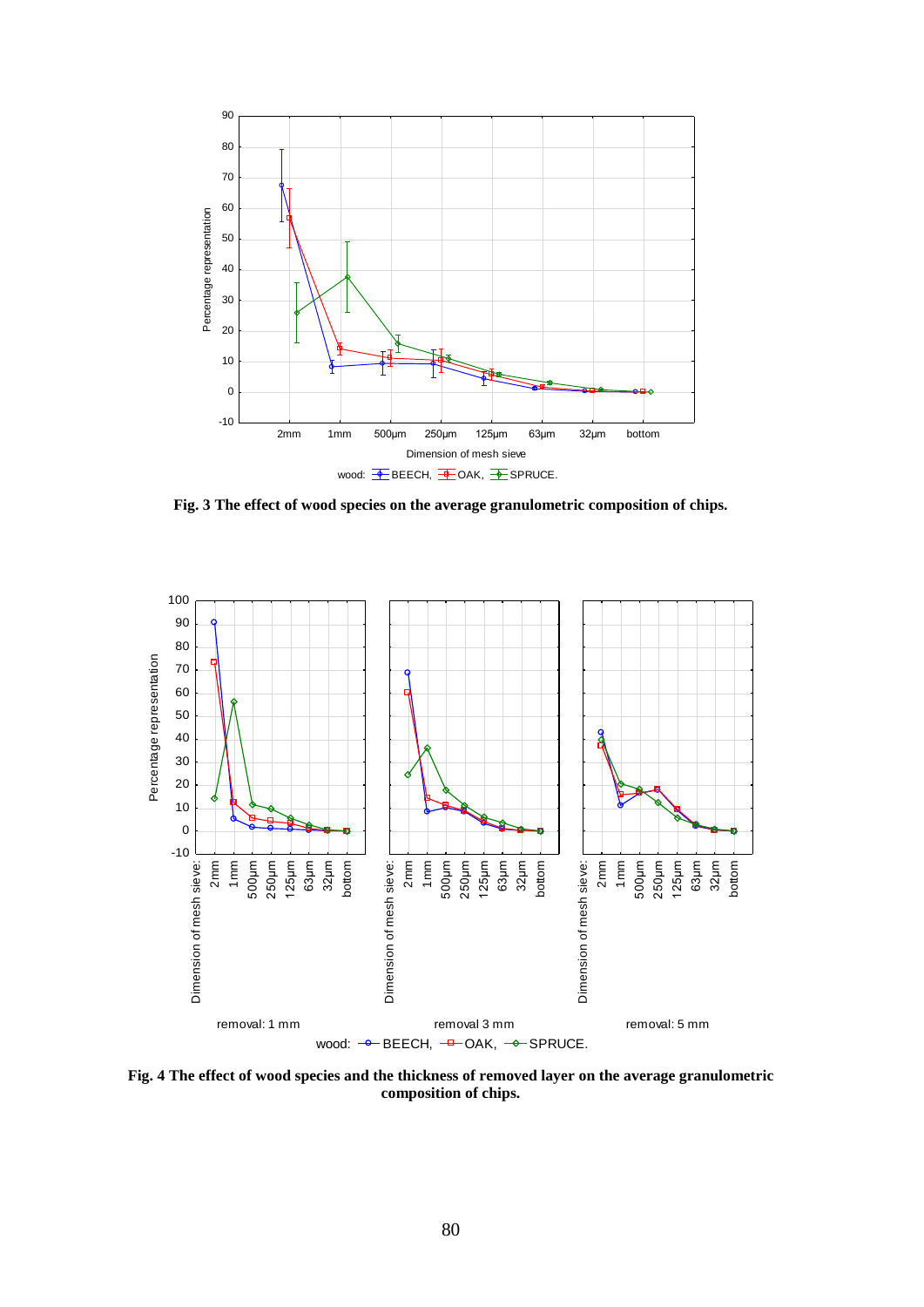

**Fig. 5 The effect of wood species and feed rate on the average granulometric composition of chips**

# **CONCLUSION**

Following the experiments, we can draw the following conclusions:

- Fractions with dimension over 1 mm are considerable portion of sucked chips.
- On average, 17.85 % of the sucked chips formed during the milling process using the CNC machining centre are dust particles smaller than 500 μm.
- On average, 2.38 % of the sucked chips are inhalable dust particles smaller than 125 μm.
- The occurrence of particles smaller than 32 μm and thus, of respirable particles was not proven.

#### **References**

BANSKI, A., KMINIAK, R. 2018. Influence of the thickness of removed layer on granulometric composition of chips when milling oak blanks on the CNC machining center. In Trieskové a beztrieskové obrábanie dreva, 11(1): 23-30. ISSN 2453-904X.

DZURENDA, L. 2002. Vzduchotechnická doprava a separácia dezintegrovanej drevnej hmoty. Zvolen : TU vo Zvolene; p. 143. ISBN 80-228-1212-9.

DZURENDA,L., ORLOWSKI, K., GRZESKIEWICZ, M. 2010. Effect of thermel modification of oak wood on sawdust granularity. In Drvna industrija, 61(2): 89−94.

DZURENDA, L., WASIELEWSKI, R., ORLOWSKI, K. 2006. Granulometric analysis of dry sawdust from the sawing process on the frame sawing machine PRW15M. In Acta Facultatis Xylologiae Zvolen.  $48(2): 51-57.$ 

DZURENDA, L., ORLOWSKI, K. 2011. The effect of thermal modification of ash wood on granularity